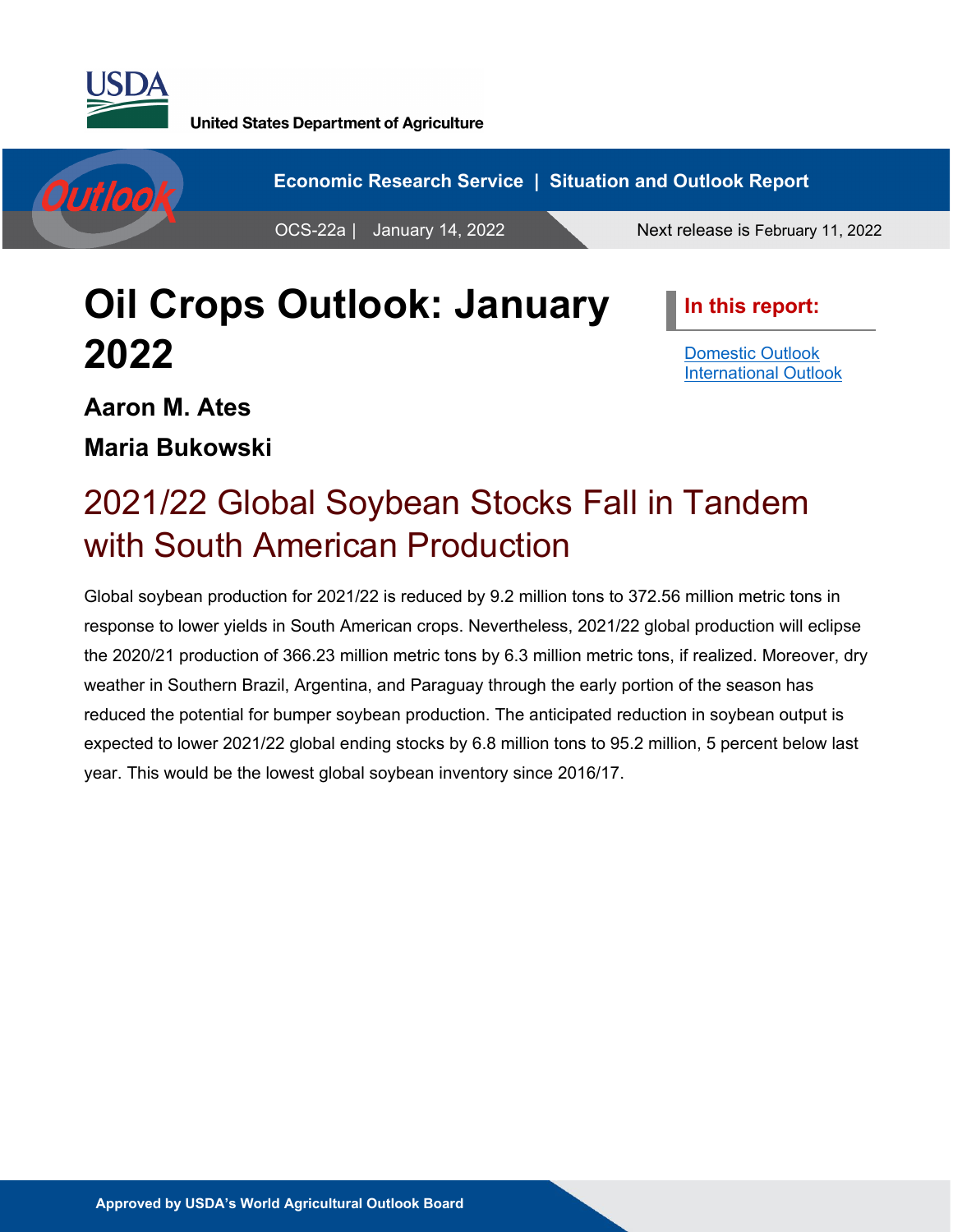

Figure 1 **Global soybean stocks**

Note: Stocks of September 1 for the United States and October 1 for Brazil and Argentina. Source: USDA, Economic Research Service using data from USDA, Foreign Agricultural Service, *Production, Supply, and Distribution* database.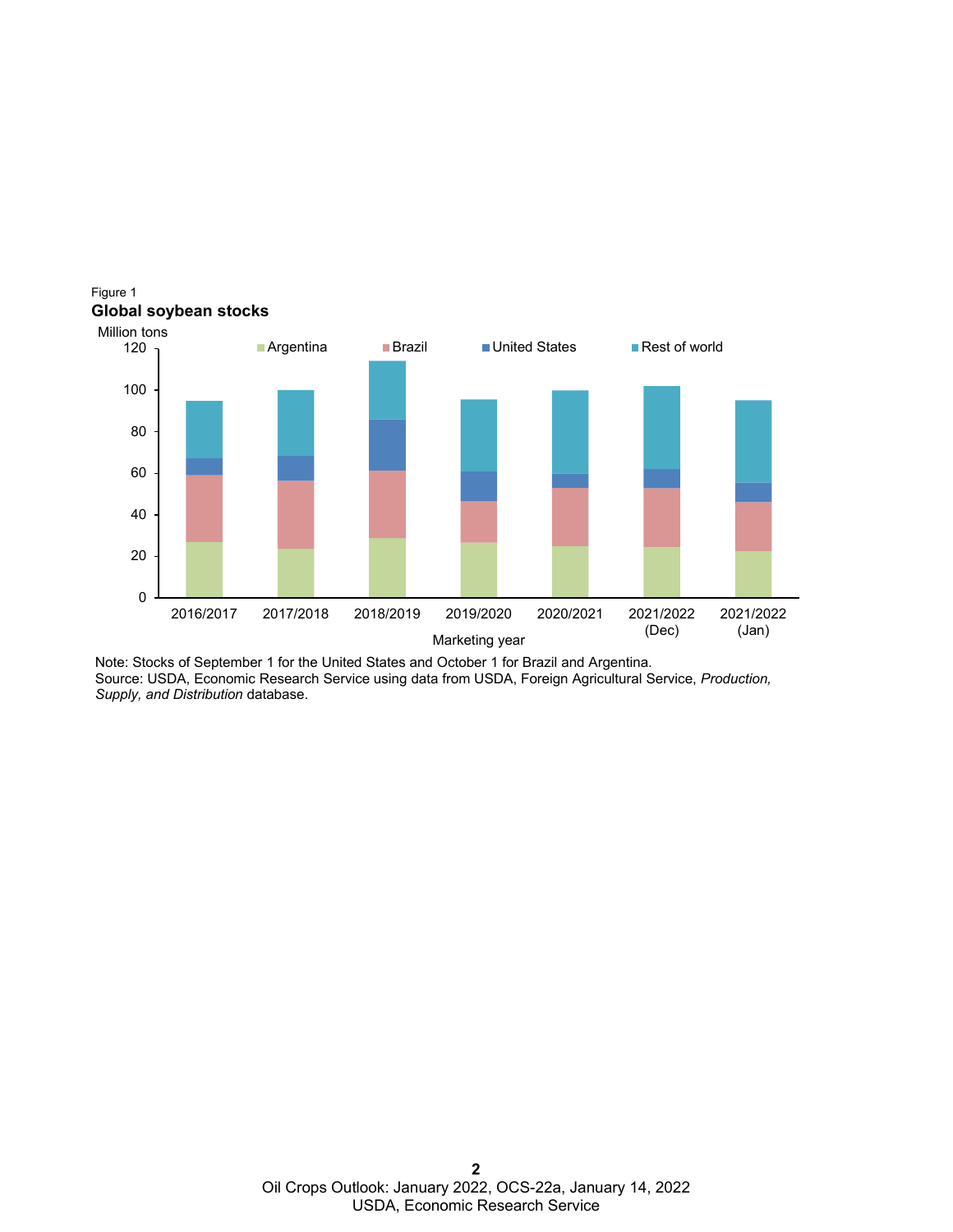### <span id="page-2-0"></span>Domestic Outlook

### Soybean Supply Down Despite Higher 2021/22 Production

This month, USDA, National Agricultural Statistics Service (NASS) published its *Crop Production—2021 Summary* report. The publication includes an estimate of the 2021/22 U.S. soybean crop which is up 10.29 million bushels from the previous forecast to a record of 4.44 billion bushels on 86.3 million acres harvested. New-crop soybean production exceeds last year's output by 219 million bushels and is comprised of record yields and productions achieved in several States. Namely, record yields of 64 bushels per acre were achieved in Illinois, 62 in Iowa, 63 in Nebraska, 56.5 in Ohio, 55 in Wisconsin, 51 in Michigan, 56 in Kentucky, and 46 in both Georgia and Alabama. Production records, in millions of bushels, are as follows: 673 in Illinois, 622 in Iowa, 351 in Nebraska, and 114 in Wisconsin. Output in Illinois and Iowa is up from the prior 5-year average nearly 2 percentage points to 29 percent of total production. The average U.S. soybean yield of 51.4 bushels per acre is the second highest in history—after 2016/17. Nevertheless, the record soybean output is countered by a lower level of beginning stocks. As a result, the expected supply for this season is 53 million bushels lower than 2020/21 at 4.7 billion bushels.

The USDA, NASS January *Grain Stocks* reported the December 1 soybean inventory totaled 3.15 billion bushels, 7 percent higher than the same period last year. On-farm stocks of 1.52 billion bushels are 48 percent of total stocks, compared with 44 percent a year ago. The report implies the September–November disappearance was 1.54 billion bushels, down 14 percent from the first quarter of 2020/21. This outcome was precipitated by the sluggish start for the 2021/22 U.S. soybean export program. Not only did Hurricane Ida create issues at the onset of the marketing year that have since been resolved, but competition with Brazil has remained strong in the global soybean export market as they have been offloading a high supply of soybeans in anticipation of a timely soybean crop. The 2021/22 U.S. soybean crush and export forecasts remain unchanged at 2.19 billion and 2.05 million bushels, respectively. Based on crop production and demand forecasts discussed above, 2021/22 season-ending stocks are forecast to rise by 10 million bushels to 350 million.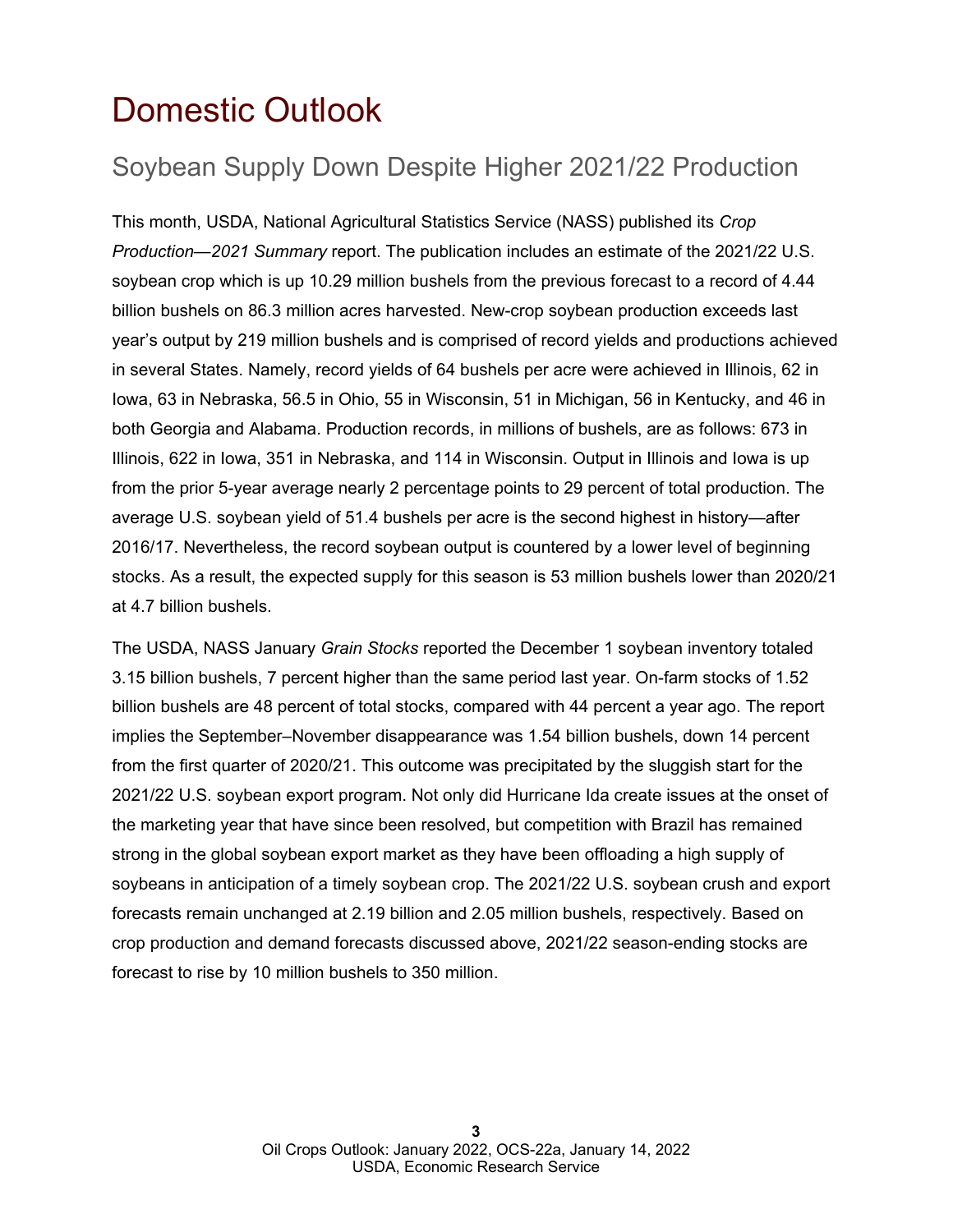#### Figure 2 **Historical soybean crop and usage**



Source: USDA, National Agricultural Statistics Service, *Crop Production* and World Agricultural Outlook Board, *World Agricultural Supply and Demand Estimates*.

To round out the first quarter of 2021/22, U.S. processors maintained the same daily crush rate in November as October at 6.35 million bushels per day, contributing 190.5 million bushels of crushed soybeans to the first quarter crush volume total of 551.6 million bushels. Soybean oil yields remained strong in November while the opposite was observed in soybean meal yields. As a result, the 2021/22 extraction rate for soybean oil was raised by 0.08 pounds of oil per bushel to 11.83 and lowered by 0.2 pounds of soybean meal per bushel to 47.0. Consequently, the production estimate for soybean oil is raised by 175 million pounds to 25.91 billion and lowered for soybean meal by 200,000 short tons to 51.5 million.

Soybean oil exports were 76.4 million pounds higher in November 2021 than in November 2020 due in part to strong Indian demand. For this reason, the 2021/22 soybean oil export forecast is raised from 1.25 million pounds to 1.43 million pounds. As suggested by lower soybean meal extraction rates, soybean meal production is reduced by 200,000 short tons to 51.5 million short tons. Furthermore, the 2021/22 soybean meal export forecast is revised down proportionately to 14 million short tons.

Tighter soybean stocks in the global market have placed upward pressure on soybean prices. In fact, the average price received for soybeans by U.S. farmers increased \$0.30 per bushel in November to \$12.20 per bushel. Additionally, a large jump in average U.S. soybean meal prices occurred in December 2021, up nearly \$41.00 to \$399.50 per short ton. These factors have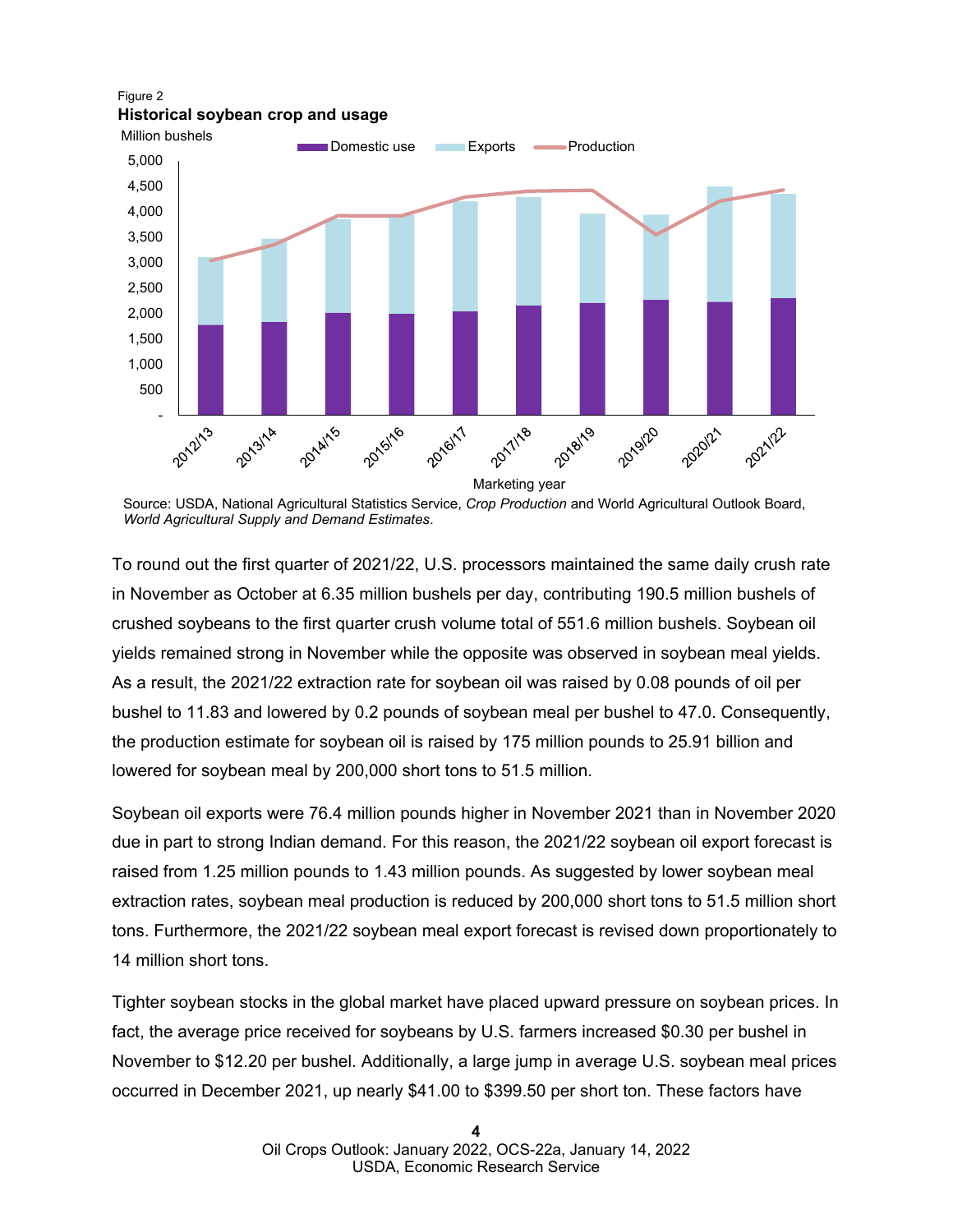influenced 2021/22 soybean and soybean meal price forecasts. Specifically, the season average price forecast for U.S. soybeans is raised by \$0.50 per bushel to \$12.60 and \$45.00 per short ton for soybean meal to \$375.00. As depicted in figure 3, minor oilseed prices are also elevated in 2021/22 as inventory continues to shrink.



Source: USDA, Economic Research Service and USDA, National Agricultural Statistics Service, *Agricultural Prices.* 

#### Minor Oilseed Crop Production Estimates Updated

According to the USDA, NASS *Crop Production—2021 Summary* report, U.S. canola producers planted a total of 2.15 million acres in 2021/22, which is 328,000 more acres than in 2020/21. However, poor weather conditions in North Dakota have adversely affected yields. Over the past 3 years, North Dakota has accounted for roughly 85 percent of total U.S. canola production. Thus, the 620 pound per acre reduction in 2021/22 North Dakota canola yield to 1,340 pounds per acre has drastically affected national production. It is estimated that U.S. canola production will be 733 million pounds lower than the previous marketing year at 2.72 billion pounds.

Much like North Dakota, major canola producing Provinces in Canada have experienced lower yields—resulting in a record-low production of 12.6 million metric tons. Consequently, U.S. imports are forecast to be 64 million pounds lower than 2020/21 at 915 million pounds. Despite the diminished supply, U.S. processors have maintained a healthy domestic canola crush

> **5** Oil Crops Outlook: January 2022, OCS-22a, January 14, 2022 USDA, Economic Research Service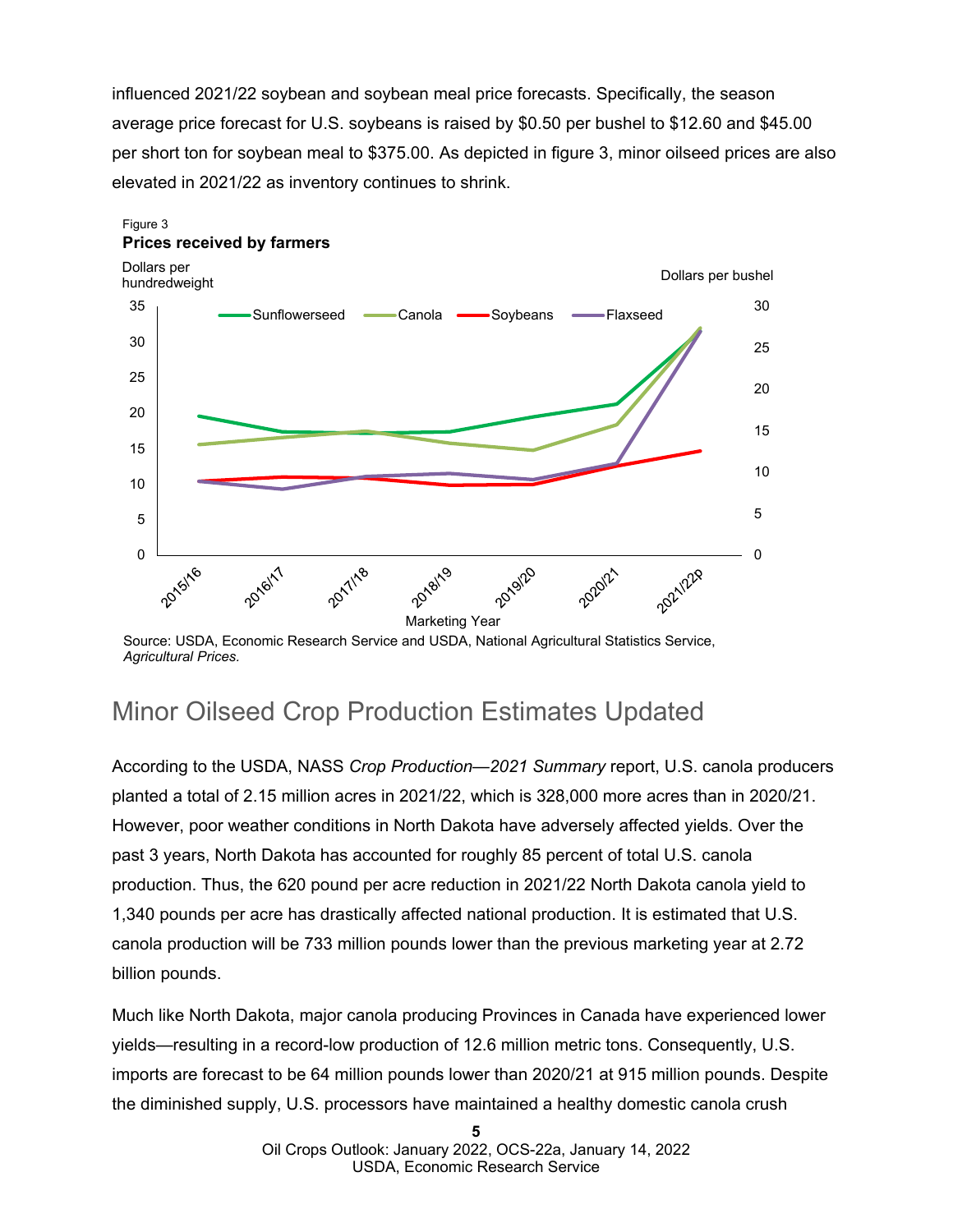program that is supported by strong canola oil and meal prices. During the first half of the 2021/22 canola marketing year, a little more than 2 billion pounds of canola have been crushed in the U.S. Despite strong crush in the first half of the marketing year, limited supplies results in a lower annual crush forecast of 3.59 billion pounds. As a result, 2021/22 ending stocks are forecast to be tight at 175 million pounds.

Higher canola meal extraction rates over the last several months has lifted the forecast up to 0.58 pounds of meal per pound of canola crushed. In conjunction with expectations of higher canola crush volumes, this raises the canola meal production estimate by 76,000 short tons to 1.1 million. Similarly, canola oil production is anticipated to increase by 80 million pounds. Like canola meal, this marketing year runs from October–September and is affiliated with a 2021/22 canola oil production estimate of 1.5 billion pounds. Increases in canola oil and meal production estimates are expected to satisfy growing domestic demand.

The canola seed price forecast is at a record high of \$32.00 per hundredweight. For reference, the season average price for 2020/21 was \$13.60 per hundredweight lower at \$18.40 per hundredweight. Average canola meal prices increased in December 2021 by \$32.75 per short ton to \$383 per ton. As a result, the season average price forecast is raised from \$325 to \$355 per short ton. Canola oil prices remain elevated at \$0.80 per pound.

Like canola, drought and intense summer heat took a heavy toll on sunflowerseed yields across the Northern Plains region. Not only is 2021/22 yield 15 percent lower than last year at 1,530 pounds per acre, but sown acreage also dropped 25 percent from 1.72 million acres to 1.3 million. Hence, U.S. sunflowerseed production is reduced by almost 36 percent in 2021/22 (to 1,903 million pounds) from the preceding year's bumper crop, with smaller harvests in North Dakota and South Dakota accounting for 86 percent of the reduction.

Sunflowerseed prices have been much higher in 2021/22 than previous years, averaging \$31.55 per hundredweight. Furthermore, U.S. demand for trans-fat free high- and mid-oleic sunflowerseed oils have experienced steady growth. Because domestic sunflowerseed oil consumption is forecast to reach a record level of 725 million pounds, oil exports are expected to decline, correspondingly, to 85 million pounds.

USDA, NASS reports a large decrease in 2021/22 flaxseed production from the previous year of 5.7 million bushels to 2.7 million bushels. These changes are the result of a 9.2 bushel per acre decrease in yield on 28,000 less harvested acres (268,000 acres) impacted by the drought in the major producing States. Prices have responded to the subdued flaxseed supply, which have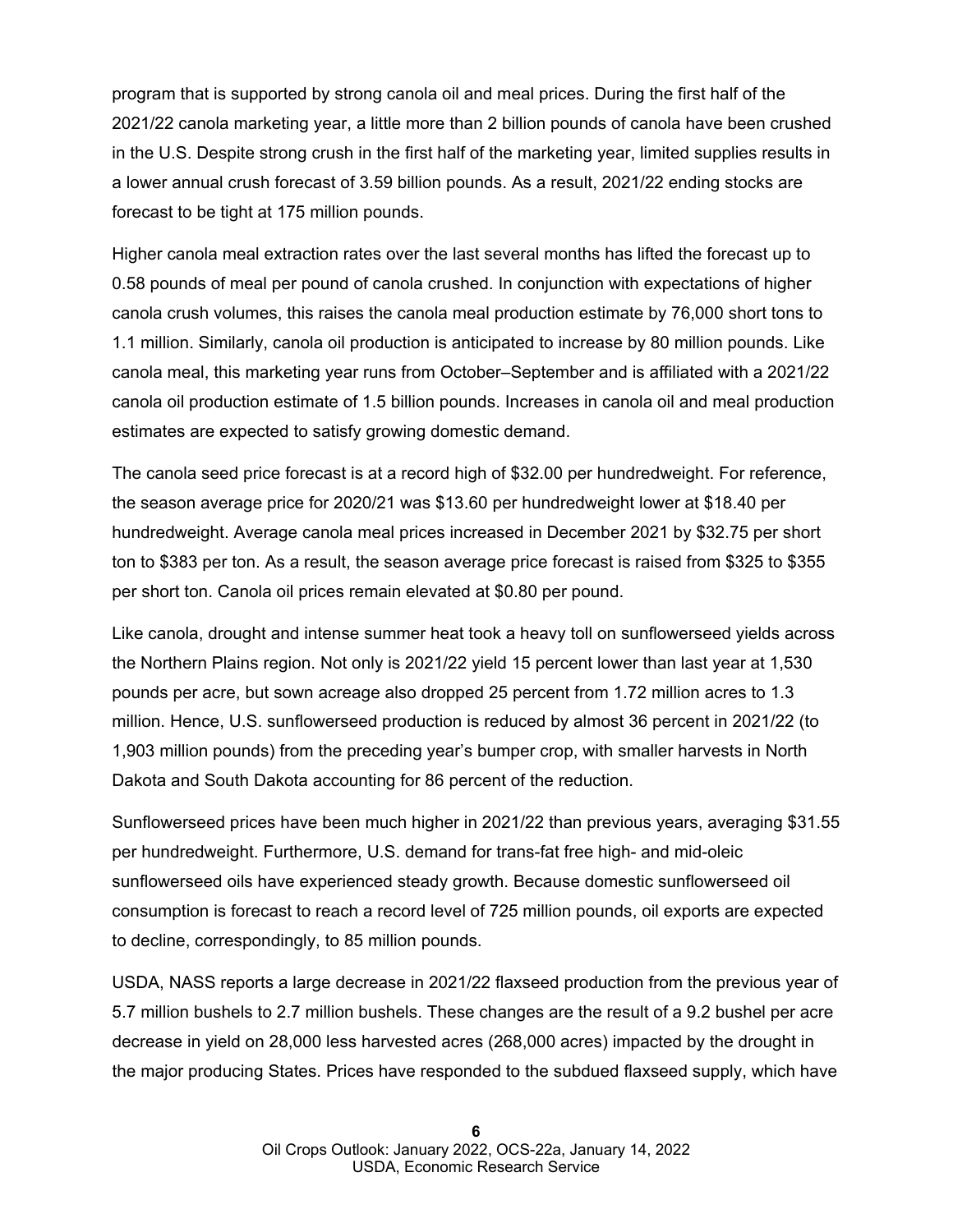resulted in a \$16.00 per bushel year-over-year increase in the season average price projection of \$27.00 per bushel.

Although the January cottonseed production forecast was lowered by 199,000 short tons to 5.38 million, it is 21 percent higher than the 2020/21 crop production. Driven by healthy demand from the dairy market, the higher supply is forecast to increase 2021/22 feed use by 35 percent from last year to 3.6 million short tons. Conversely, the 2021/22 crush is forecast to be slightly lower at 1.5 million tons. The cottonseed export forecast is also slightly down from 2020/21 exports at 250,000 tons as domestic demand keeps prices firm. The cottonseed prices are predicted to reach \$245.00 per short ton.

#### Strong Yields Lift Peanut Production

The USDA, NASS *Crop Production—2021 Summary* reports 2021/22 peanut production at 6.4 billion pounds, a 2 percent gain from the previous forecast and nearly 4 percent higher than last year's crop of 6.16 billion pounds. The upward revision reflects yields that are 323 pounds per acre higher in 2021/22 than 2020/21 at 4,135 pounds per acre. This upward revision more than offsets the 70,000-acre decline in harvested acreage. Oklahoma, South Carolina, and Virginia are associated with record-high yield estimates. Despite lower beginning stocks and imports, the anticipated 8.5-billion-pound peanut supply is 75 million pounds above the 2020/21 supply due to higher yields.

Deflated from last year, 2021/22 exports are down 8 percent to 1.3 billion pounds, suggesting a decrease of 3.2 percent in total peanut use on unchanged crush (875 million pounds). Domestic food use, the largest category of consumption, is expected to rise marginally and reach 3.39 billion pounds. With higher supplies and declining peanut use, ending stocks are expected to increase to 2.25 billion pounds after settling at 1.97 billion pounds in the previous year.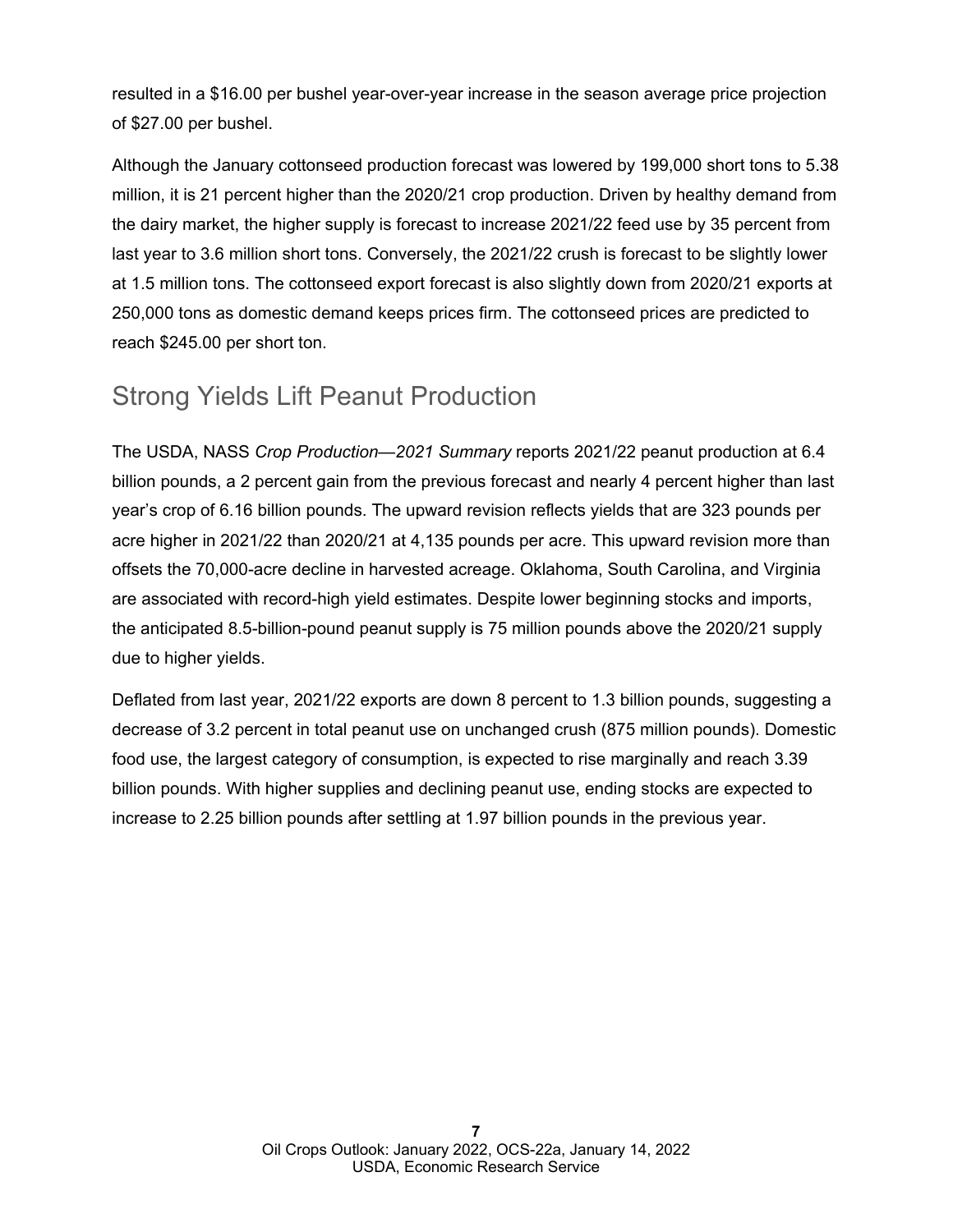### <span id="page-7-0"></span>International Outlook

#### Poor Weather Impacts Soybean Crops in South America

Brazil's soybean production has been reduced this month by 5 million metric tons to 139 million. Precipitation throughout southern Brazil during November and December 2021 was about half of the normal amount. Farmers in Paraná were among the first to plant their 2021/22 soybean crop in Brazil and these crops are, thus, the most developed. As a result, the focus is on the severity of weather-induced yield damage for this production region. After recording the lowest rainfall totals in recent history during December 2021, the degree of yield loss will depend on the distribution of rainfall across southern Brazilian states throughout January and February.

In contrast, states in northern Brazil have received better weather conditions after the early soybean plantings. Very good growing conditions in Mato Grosso, Goias, and Bahia are expected to produce yields that will partly offset anticipated losses in the southern Brazil. Despite expectations of a smaller-than-anticipated crop, Brazil is still expected to lead global soybean trade with exports for the 2021/22 marketing year (October 2021–September 2022O) forecast unchanged at 94 million metric tons, 12.35 million tons higher than last year. In contrast, due to lower supplies, USDA reduces exports for Brazil's local year (ending in 2023) by 4.3 million tons to 90 million, allowing for increased competition for the United States in the fall of 2022. Continued dry weather conditions in Argentina and Paraguay may further support that export program. In response to this lower crop projection, the Brazilian soybean crush estimate has been reduced by 0.5 million metric tons to 47.2 million metric tons, which is still 450,000 tons higher than in 2020/21.

Like in southern Brazil, dry weather in major producing provinces of Argentina is slowing the planting progress while also reducing crop yields in areas that planted early. According to Argentina's Ministry of Agriculture, 93 percent of the expected soybean area was sown by January 4, 2022 compared with 97 percent a year earlier. Within a couple of weeks, the planting window will close and second-crop soybeans will account for much of the remaining unsown area. As such, further planting is conditional on the development of late-season rainfall that can deposit enough moisture for crop germination. Recently, some light rains improved conditions for northern and western Argentina but missed the core soybean crop areas in Cordoba, Santa Fe, and Entre Rios. As a result, Argentine soybean production was reduced by 3 million metric tons from last month's estimate to 46.5 million. The harvested acreage was adjusted to 16.2 million hectares—200,000 less than last month—and soybean yield declined from 3 tons per

> **8** Oil Crops Outlook: January 2022, OCS-22a, January 14, 2022 USDA, Economic Research Service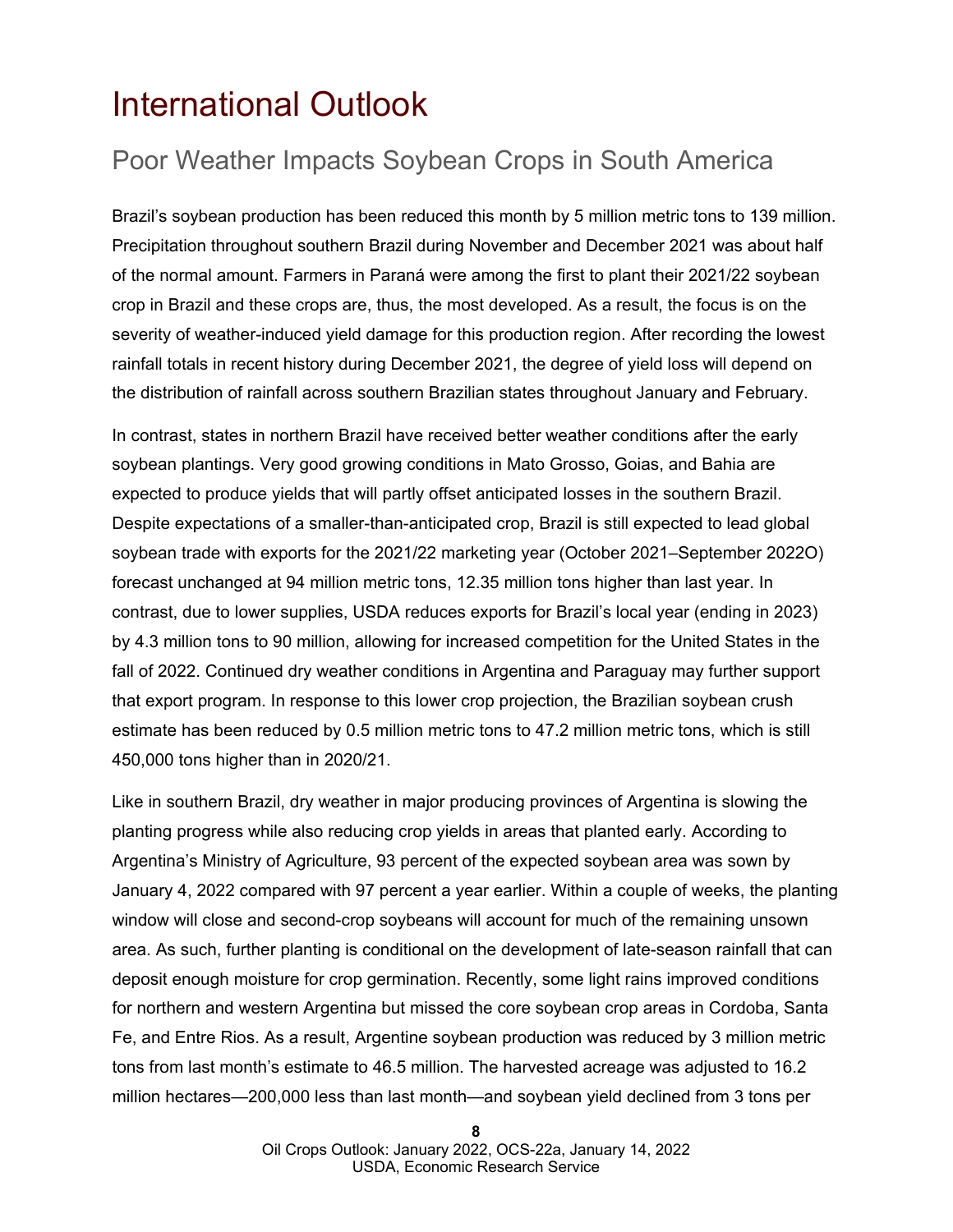hectare to 2.87, or 5 percent down from last month. With a lower output, both soybean exports and crush have been reduced, down by 0.5 million metric tons to 4.85 million and by 0.8 million metric tons to 41.2 million, respectively.

In light of persistent dry conditions, Paraguayan soybean production has been reduced this month, down by 1.5 million metric tons to 8.5 million. The harvested area was also reduced from 3.4 million hectares to 3.2 million hectares. In addition, soybean yield was adjusted down from 2.94 tons per hectare to 2.66 tons per hectare. As a result of the smaller crop, soybean exports are expected to fall and are reduced this month by 1.1 million tons to 5.25 million tons. The soybean crush forecast is also lowered by 0.3 million metric tons to 3.1 million metric tons from last month's forecast.

#### Malaysian Palm Production Declines

The forecast for Malaysian palm production is revised down this month from 19.7 million tons to 18.7 million tons due to abnormal weather in December and continued labor issues the industry has faced since 2019. Despite this reduction, the projected output is still almost 5 percent—or 846,000 tons—higher than in 2020/21 as both harvested area and yield are expected to increase. Specifically, harvested area for palm is predicted to increase by 50,000 hectares from 2020/21, reaching 5.45 million hectares, in conjunction with a 4 percent increase in yield to 3.43 tons per hectare.

According to the Malaysian Palm Oil Board (MPOB), December palm production decreased by 11.3 percent this month at 1.45 million metric tons, falling to the lowest level in the last 9 months. The smaller output was a result of super typhoon Rai that flooded many plantations throughout Peninsular Malaysia and limited access for harvest crews. Recently, the Government of Malaysia (GOM) concluded a Memorandum of Understanding (MOU) on migrant labor with Bangladesh to help with labor shortages. However, a similar MOU with Indonesia the primary supplier of migrant labor for Malaysia—remains outstanding.

Due to lower palm oil production and expectations of weaker foreign demand, the palm export forecast has been reduced by 1 million metric ton to 16.22 million metric tons, which is 354,000 tons higher than last year. India, China, the European Union (EU), and Iran imports were revised lower this month reflecting lower exports from Malaysia. As a result of reduced exports, the palm oil ending stocks in Malaysia are predicted to stay stable at 1.72 million metric tons.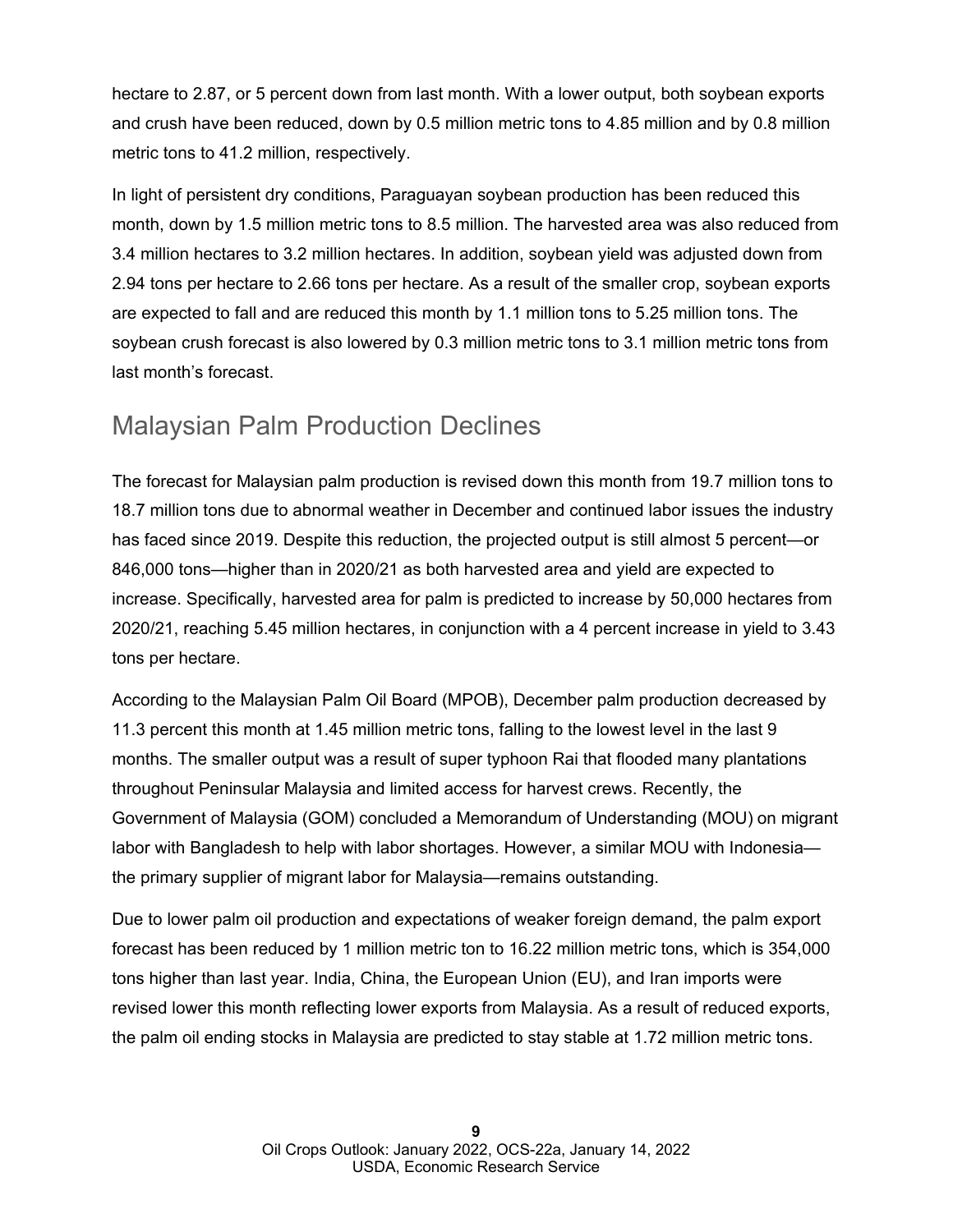

Source: USDA, Economic Research Service using data from USDA, Foreign Agricultural Service, *Production, Supply, and Distribution* database.

#### Indian Farmers to Produce Bumper Rapeseed Crop

With a fast-sowing pace of the 2021/22 rapeseed crop, farmers in India are expected to harvest 8.3 million hectares—1.6 million more hectares than last year. The area increase was prompted by strong domestic oil prices producing relatively better returns for rapeseed compared with wheat, along with favorable weather during planting. As a result, the forecast of Indian rapeseed production has increased this month to 9.5 million metric tons from 8.85 million. As a result of higher rapeseed crush and oil production, the 2021/22 palm oil import forecast is reduced by 150,000 tons to 8.45 million tons this month.